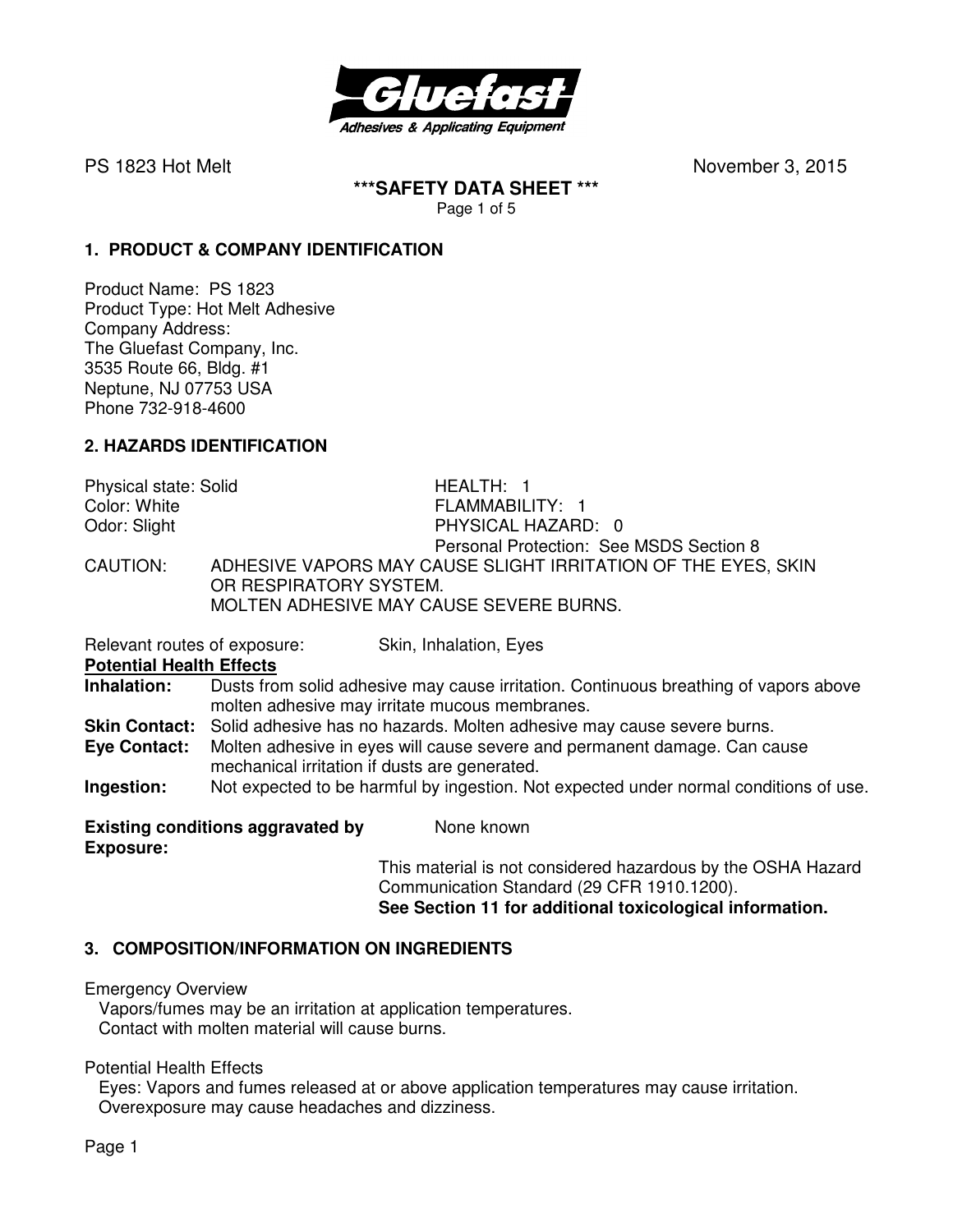

### **\*\*\*SAFETY DATA SHEET \*\*\***  Page 2 of 5

Skin: No known effects.

Inhalation: Vapors and fumes may cause irritation of the nose, throat and respiratory tract. Overexposure may cause headaches and dizziness.

Ingestion: Not an anticipated route of exposure. Harmful if swallowed.

Chronic: No anticipated chronic effects.

REGULATED CARCINOGEN STATUS: Unless noted below, this product does not contain regulated levels of NTP, IARC, ACGIH or OSHA listed carcinogens.

Existing health conditions Affected by Exposure: No known effects on other illnesses.

#### **4. FIRST AID MEASURES**

#### **5. FIRE FIGHTING MEASURES**

| Flash point:                          | $>204$ C ( $>399$ F)                                                                                                                                                                      |
|---------------------------------------|-------------------------------------------------------------------------------------------------------------------------------------------------------------------------------------------|
| Auto ignition temperature:            | Not applicable                                                                                                                                                                            |
| Flammable/Explosive limits - lower:   | Not applicable                                                                                                                                                                            |
| Flammable/Explosive limits - upper:   | Not applicable                                                                                                                                                                            |
| <b>Extinguishing media:</b>           | Water spray (fog), foam, dry chemical or carbon dioxide.<br>Using a direct straight water stream may spread fire.                                                                         |
| Special firefighting procedures:      | Fire fighters should wear positive pressure self-contained<br>breathing apparatus (SCBA). Wear full protective clothing.                                                                  |
| Unusual fire or explosion hazards:    | None                                                                                                                                                                                      |
| <b>Hazardous combustion products:</b> | In the event of a fire, carbon monoxide (CO), carbon<br>dioxide (CO2) and nitrogen oxides (NOx) can be released.<br>Irritating and toxic gases or fumes may be released<br>during a fire. |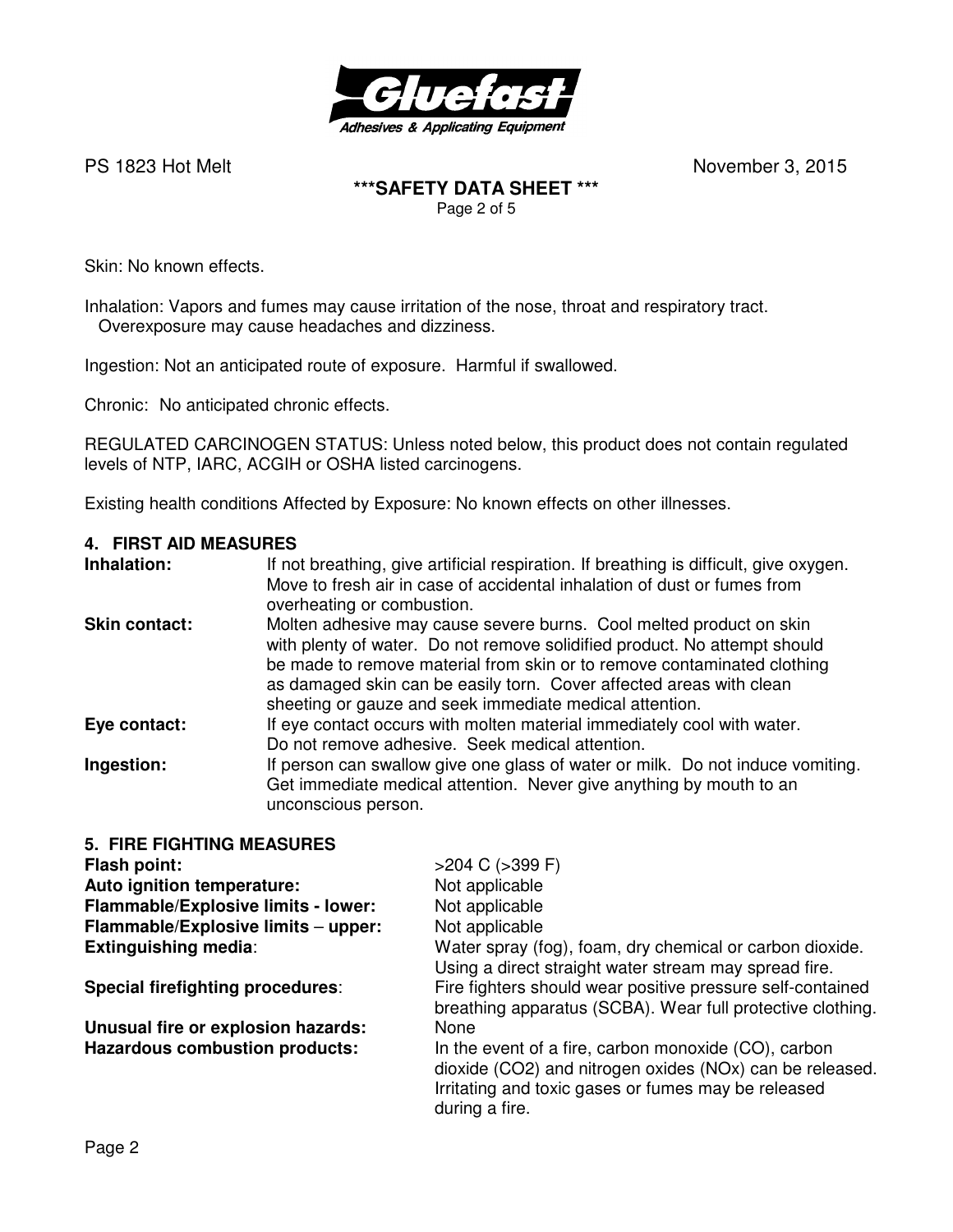

### **\*\*\*SAFETY DATA SHEET \*\*\***  Page 3 of 5

# **6. ACCIDENTAL RELEASE MEASURES**

Spill or lead procedure: Allow to solidify at room temperature, scrape up and place in disposal container., Isolate the hazard area and deny entry to unnecessary and unprotected personnel.

| <b>Environmental precautions:</b> | Do not allow material to contaminate ground water system.<br>No special environmental precautions required.                                                                                                                                                              |
|-----------------------------------|--------------------------------------------------------------------------------------------------------------------------------------------------------------------------------------------------------------------------------------------------------------------------|
| Clean-up methods:                 | If product is spilled in the solid state, pick up and place in<br>an appropriate waste disposal container. If product is<br>spilled in the molten state, allow product to solidify before<br>scraping up and disposing of in an appropriate waste<br>disposal container. |
| 7. HANDLING AND STORAGE           |                                                                                                                                                                                                                                                                          |
| Handling:                         | Follow suggested application temperature. Do not place<br>wet or damp solid into melt tank. Avoid skin contact with<br>molten adhesive.                                                                                                                                  |
| Storage:                          | For safe storage, store at or below $35^{\circ}$ C (95 $^{\circ}$ F)                                                                                                                                                                                                     |

**For Information on product shelf life, please review the Technical Data Sheet.**

### **8. EXPOSURE CONTROLS/PERSONAL PROTECTION**

**Employers should complete an assessment of all workplaces to determine the need for, and selection of, proper exposure controls and protective equipment for each task performed.** 

| <b>Engineering controls:</b>   | General room ventilation is usually adequate. Local<br>exhaust ventilation is recommended when general<br>ventilation is not sufficient to control airborne<br>contamination.                                                                                                                                        |
|--------------------------------|----------------------------------------------------------------------------------------------------------------------------------------------------------------------------------------------------------------------------------------------------------------------------------------------------------------------|
| <b>Respiratory protection:</b> | No personal respiratory protective equipment normally<br>required. Where the potential exists for exposure to<br>decomposition products due to heating or elevated<br>temperatures, wear NIOSH approved respiratory<br>protection as appropriate. Observe OSHA regulations<br>for respiratory use (29 CFR 1910.134). |
| Eye/face protection:           | Safety goggles or safety glasses with side shields. Full<br>face protection should be used if the potential for<br>splashing or spraying of product exists.                                                                                                                                                          |
| <b>Skin protection:</b>        | Insulated gloves and long sleeved clothing are strongly<br>recommended when working with molten adhesive.                                                                                                                                                                                                            |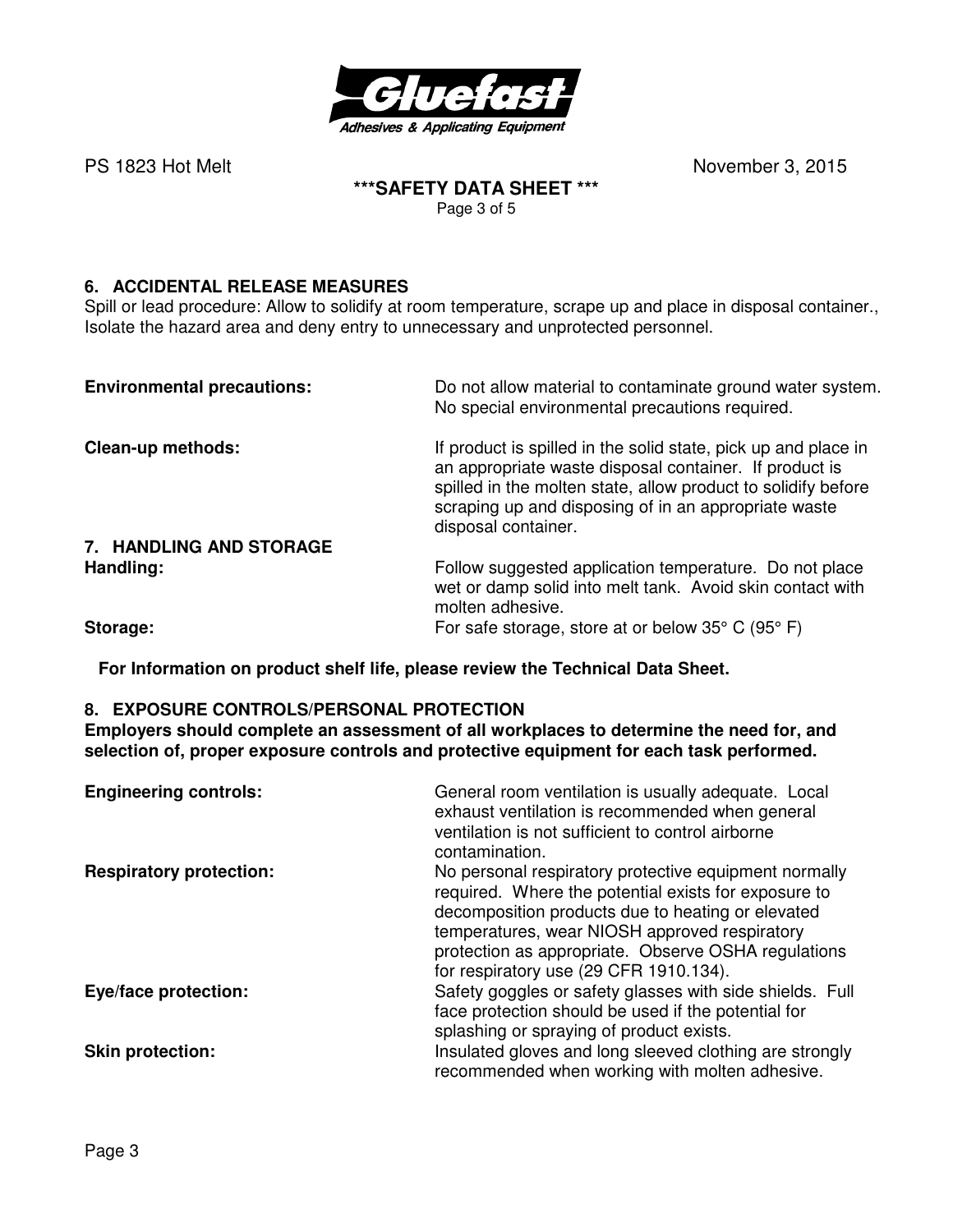

**\*\*\*SAFETY DATA SHEET \*\*\***  Page 4 of 5

**9. PHYSICAL AND CHEMICAL PROPERTIES** 

| <b>Physical state:</b>                  | solid                                                                                                                                                        |
|-----------------------------------------|--------------------------------------------------------------------------------------------------------------------------------------------------------------|
| Color:                                  | off-white                                                                                                                                                    |
| Odor:                                   | slight                                                                                                                                                       |
| <b>Odor threshold:</b>                  | Not available                                                                                                                                                |
| Ph:                                     | Not applicable                                                                                                                                               |
| <b>Vapor Pressure:</b>                  | Not applicable                                                                                                                                               |
| <b>Boiling Point/range:</b>             | Not applicable                                                                                                                                               |
| <b>Melting Point/range:</b>             | N/A                                                                                                                                                          |
| <b>Specific gravity:</b>                | $1.0 - 1.1$                                                                                                                                                  |
| Vapor density:                          | Not applicable                                                                                                                                               |
| <b>Flash Point:</b>                     | $>232^{\circ}$ C ( $>449.6^{\circ}$ F)                                                                                                                       |
| Flammable/Explosive limits - lower:     | Not applicable                                                                                                                                               |
| Flammable/Explosive limits - upper:     | Not applicable                                                                                                                                               |
| <b>Autoignition temperature:</b>        | Not applicable                                                                                                                                               |
| <b>Evaporation rate:</b>                | Not applicable                                                                                                                                               |
| <b>Solubility in water:</b>             | Insoluble                                                                                                                                                    |
| Partition coefficient (n-octanol/water) | Not available                                                                                                                                                |
| <b>VOC content:</b>                     | No levels of volatile organic compound emissions are<br>expected at ambient temperature and pressure. Low<br>molecular weight hydrocarbons may be emitted at |

application temperature. Emissions data is best developed by monitoring actual plant conditions.

#### **10. STABILITY AND REACTIVITY**

| Stability:                       | Stable          |
|----------------------------------|-----------------|
| Incompatibility:                 | Not established |
| <b>Hazardous Decomposition:</b>  | Not Established |
| <b>Hazardous Polymerization:</b> | Will not occur  |

### **11. TOXICOLOGICAL INFORMATION**

No data available.

#### **12. ECOLOGICAL INFORMATION**

No data available

Page 4